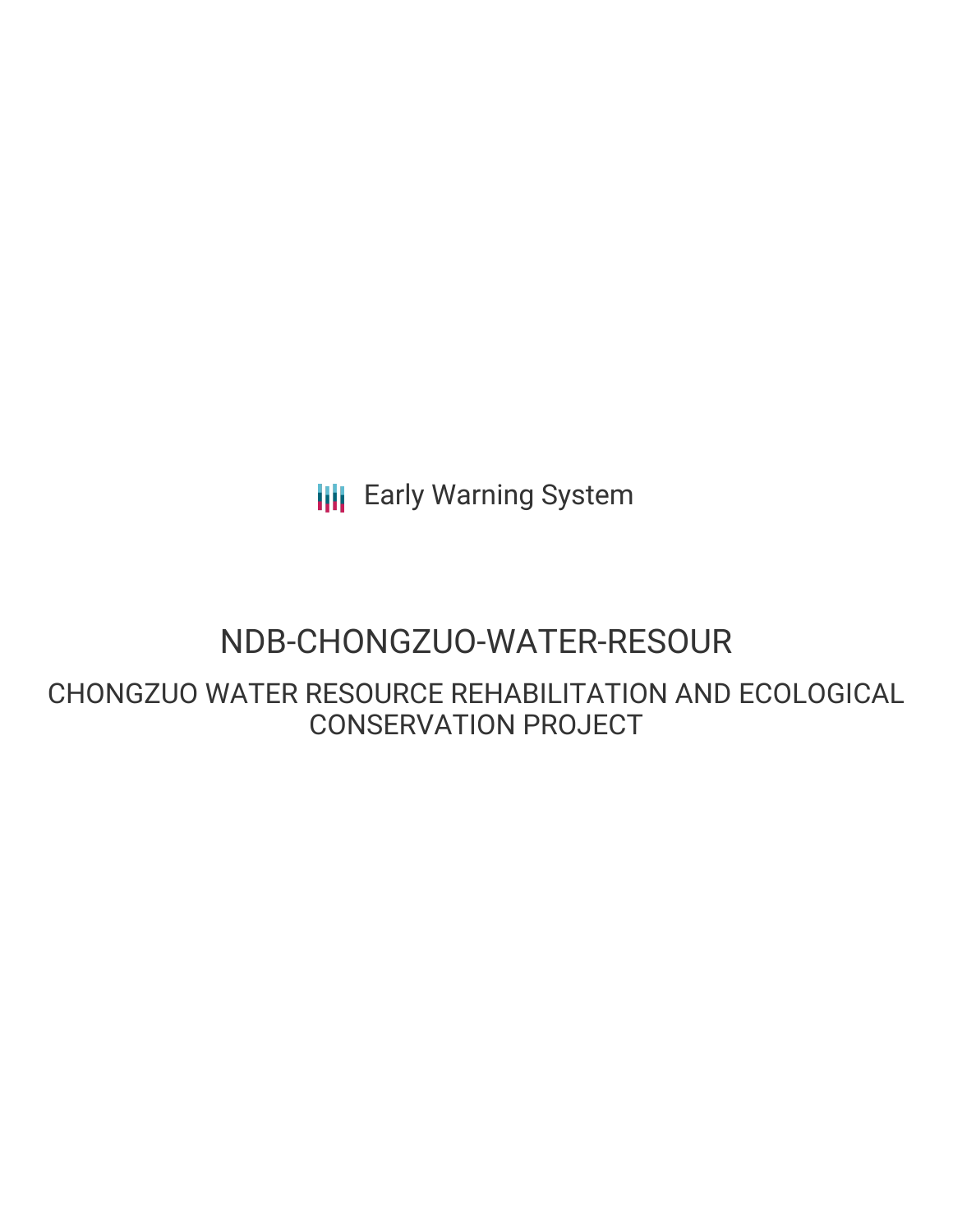

### **Quick Facts**

| <b>Countries</b>               | China                          |
|--------------------------------|--------------------------------|
| <b>Financial Institutions</b>  | New Development Bank (NDB)     |
| <b>Status</b>                  | Active                         |
| <b>Bank Risk Rating</b>        | U                              |
| <b>Borrower</b>                | The People's Republic of China |
| <b>Sectors</b>                 | Water and Sanitation           |
| <b>Investment Type(s)</b>      | Loan                           |
| <b>Investment Amount (USD)</b> | \$300,00 million               |
| <b>Project Cost (USD)</b>      | \$300.00 million               |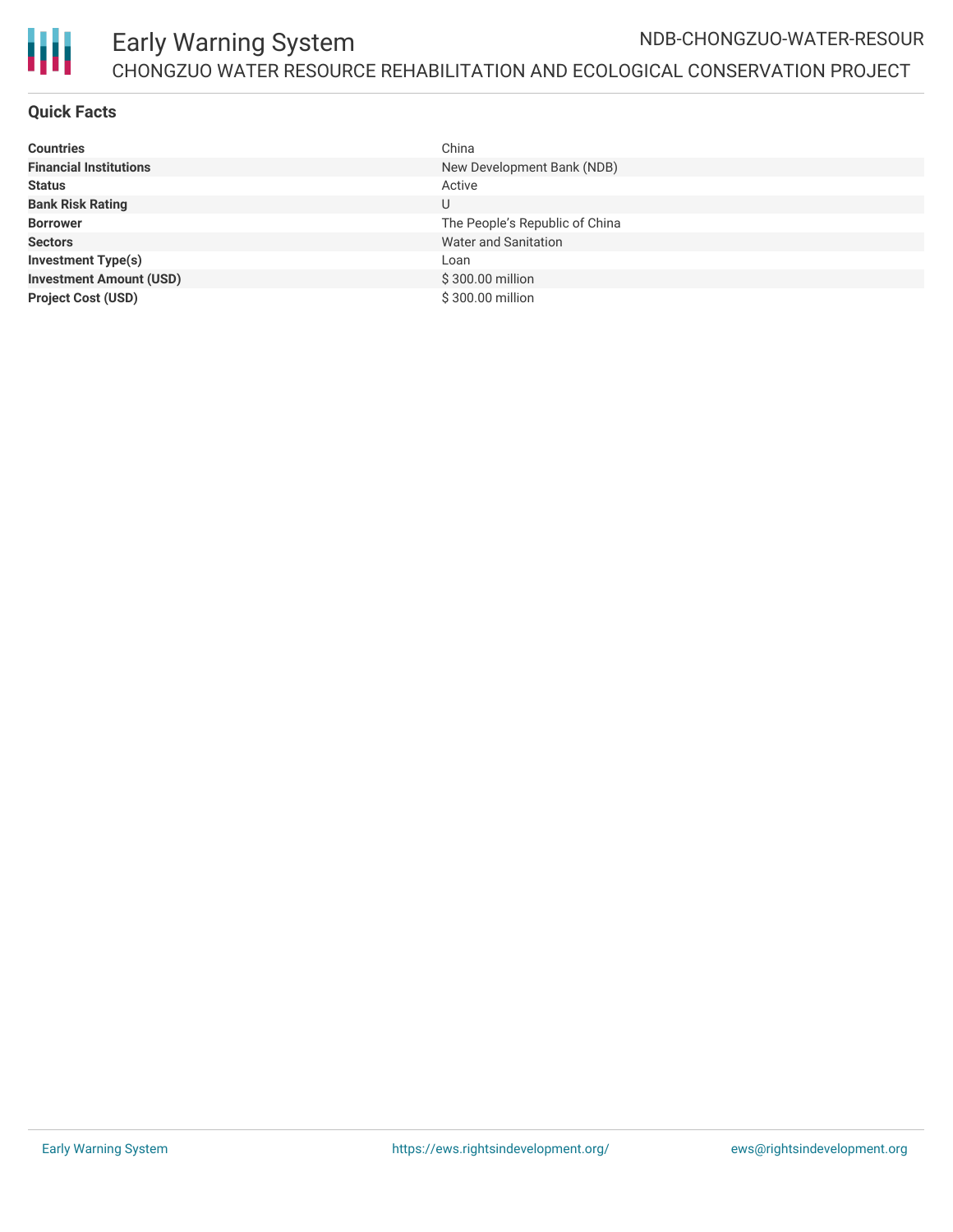

### **Project Description**

According to the bank, the Chongzuo Water Resource Rehabilitation and Ecological Conservation Project is proposed with the objective to improve urban water environment, restore the ecological balance and enhance flood protection. The contents of the proposed Project include: (i) restoration of the hydraulic circulation of lakes, rivers, wetlands, and channels; (ii) ecological restoration of water adjacent area; (iii) development of water ecological environment monitoring, control and management system; (iv) capacity building.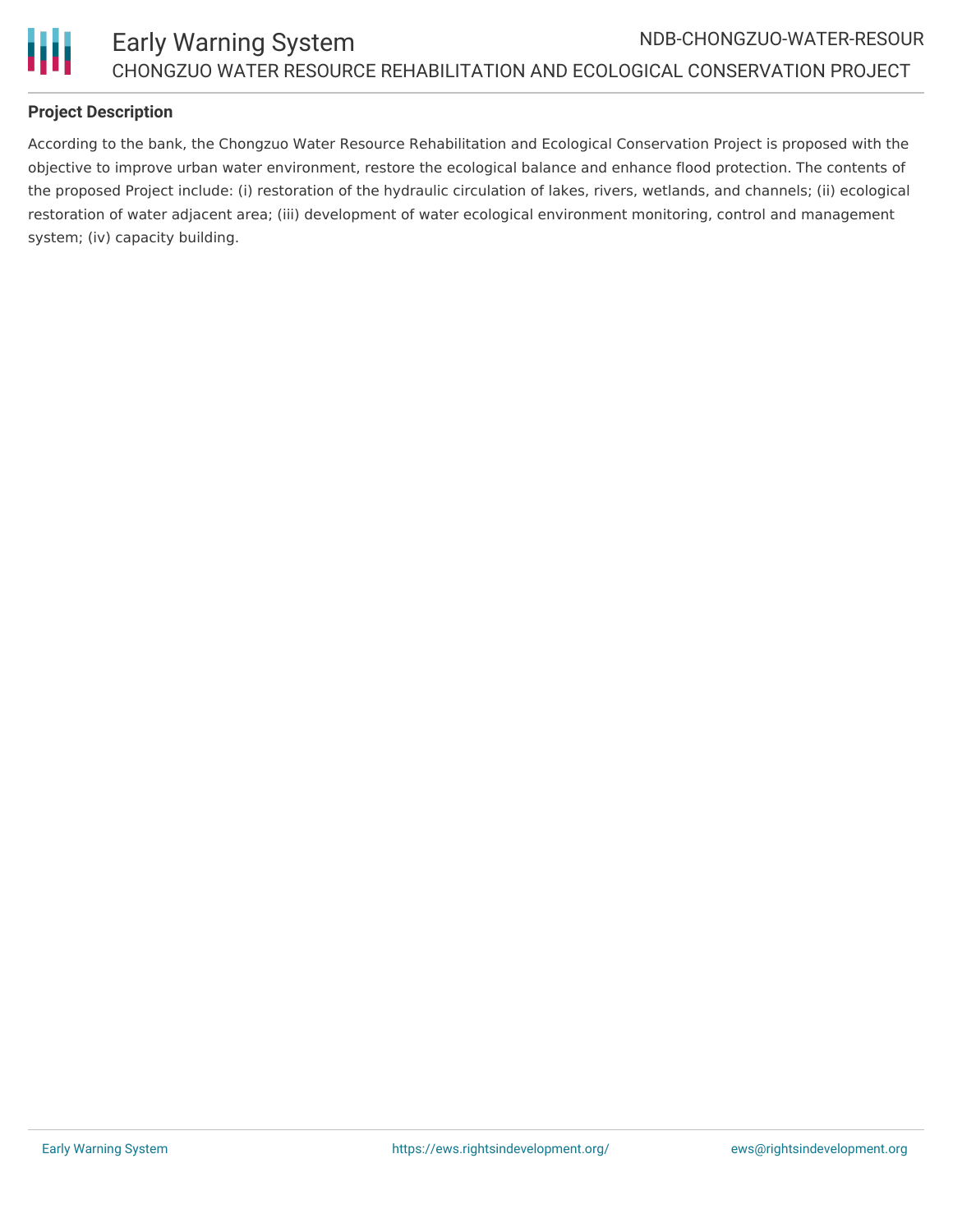

#### **Investment Description**

New Development Bank (NDB)